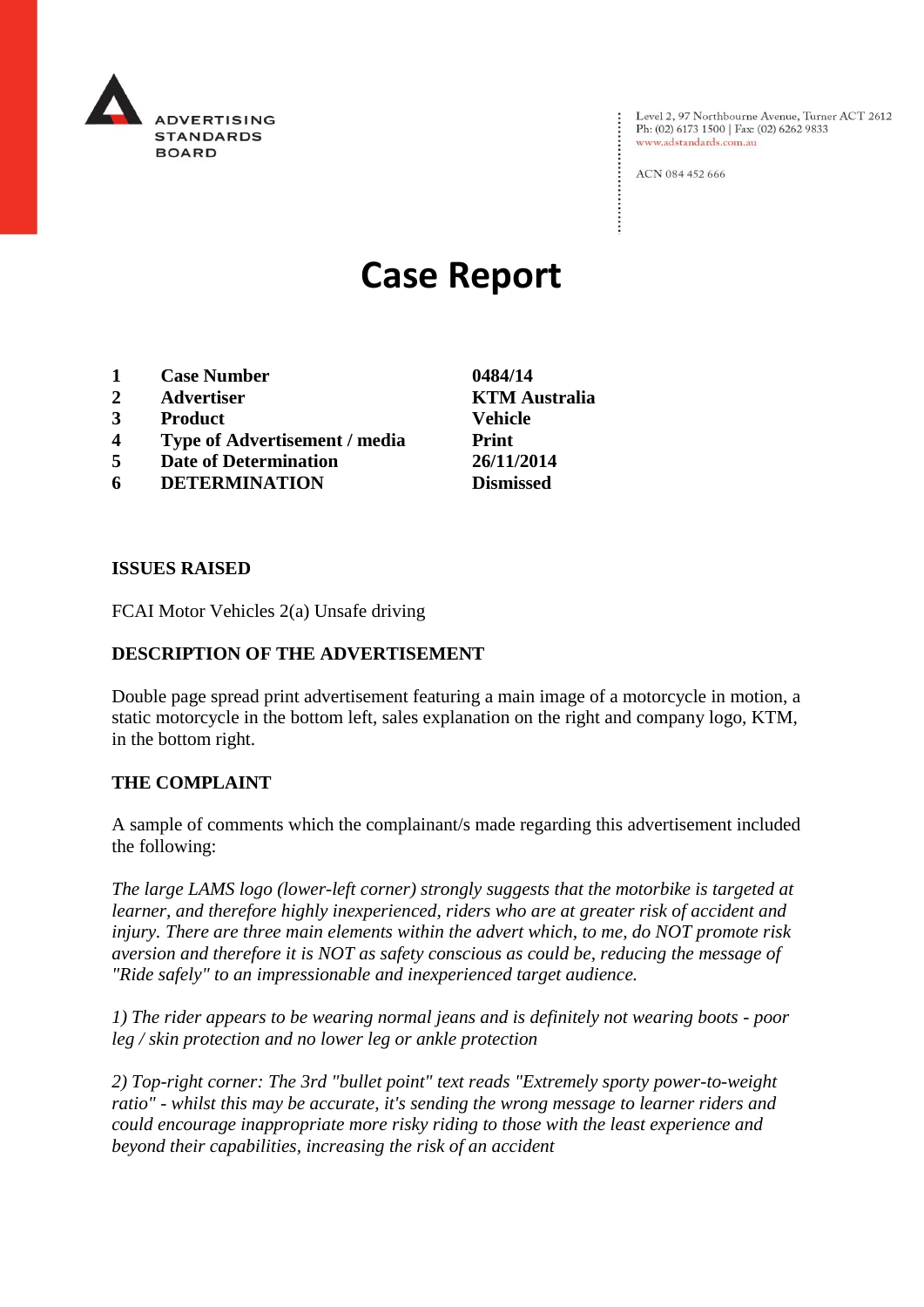*3) Text, bottom right corner, 3rd sentence contains: "...agile attitude is designed for attack.". This sends very much the WRONG message to learner riders - their riding style should be cautious and risk aware / averse. A learner rider riding with an "attack" mindest is extremely dangerous for them and other road users.*

*I concede that there is no apparent visual representation or text which contradicts a law (e.g. wearing a helmet), but the overall message of the advert is "Learners, here's a bike which is really sporty and racey" and, apart from the subtle mention of ABS (top-right corner) there is no apparent consideration or promotion of rider safety - which should be paramount, especially for learners.*

*Thank you.*

#### **THE ADVERTISER'S RESPONSE**

Comments which the advertiser made in response to the complainant/s regarding this advertisement include the following:

*I write to you in response to the letter of complaint received regarding our print advertisement, 'Style Racer'. This advertisement is for our product, the KTM RC 390 which is a learner legal motorcycle for the Australian market. Below I address the advertising conduct code issue raised and the complainants concerns directly. Advertising code:*

*FCAI Motor Vehicles 2(a) Unsafe Driving*

*Our advertisement features a rider dressed in a full complement of safety riding gear, far in excess of what is required by law. The motorcycle has all the required components fitted to be safe on the road such as headlight, tail light, indicators and rear vision mirrors. The riders technique and body positioning is perfect, indicating a safe riding style. There is no indication that the rider is displaying unsafe driving, including reckless and menacing driving. There is no indication that any road law has been breached including speeding. The image used is a positive example of how a motorcyclist should dress and conduct themselves while riding on public roads.*

*Complainants concerns:*

*1) The rider appears to be wearing normal jeans and is definitely not wearing boots – poor leg / skin protection and no lower leg or ankle protection*

*a. The rider depicted is wearing comprehensive safety gear well in excess of the legal requirement. Specifically addressing the complainants concerns, the rider is wearing Kevlar reinforced riding jeans and high top riding shoes with ankle armour and foot bed support. Both of these items are specifically designed for the commuting motorcyclist and although stylish they offer excellent protection to the rider. Both products are available through our accessories catalogue. Further to this the rider is wearing a full face helmet, motorcycle jacket and gloves. The advertisement sets an excellent example of how a learner motorcycle rider should dress.*

*2) Top-right corner: The 3rd "bullet point" text reads "Extremely sporty power-to-weight ratio" – whilst this may be accurate, it's sending the wrong message to learner riders and could encourage inappropriate more risky riding to those with the least experience and beyond their capabilities, increasing the risk of an accident.*

*a. The point is in relation to the motorcycles performance and handling. A sporty power to weight ratio offers the rider increased safety via optimum manoeverability and braking capabilities. These features are essential for a safe motorcycle and would be of most benefit*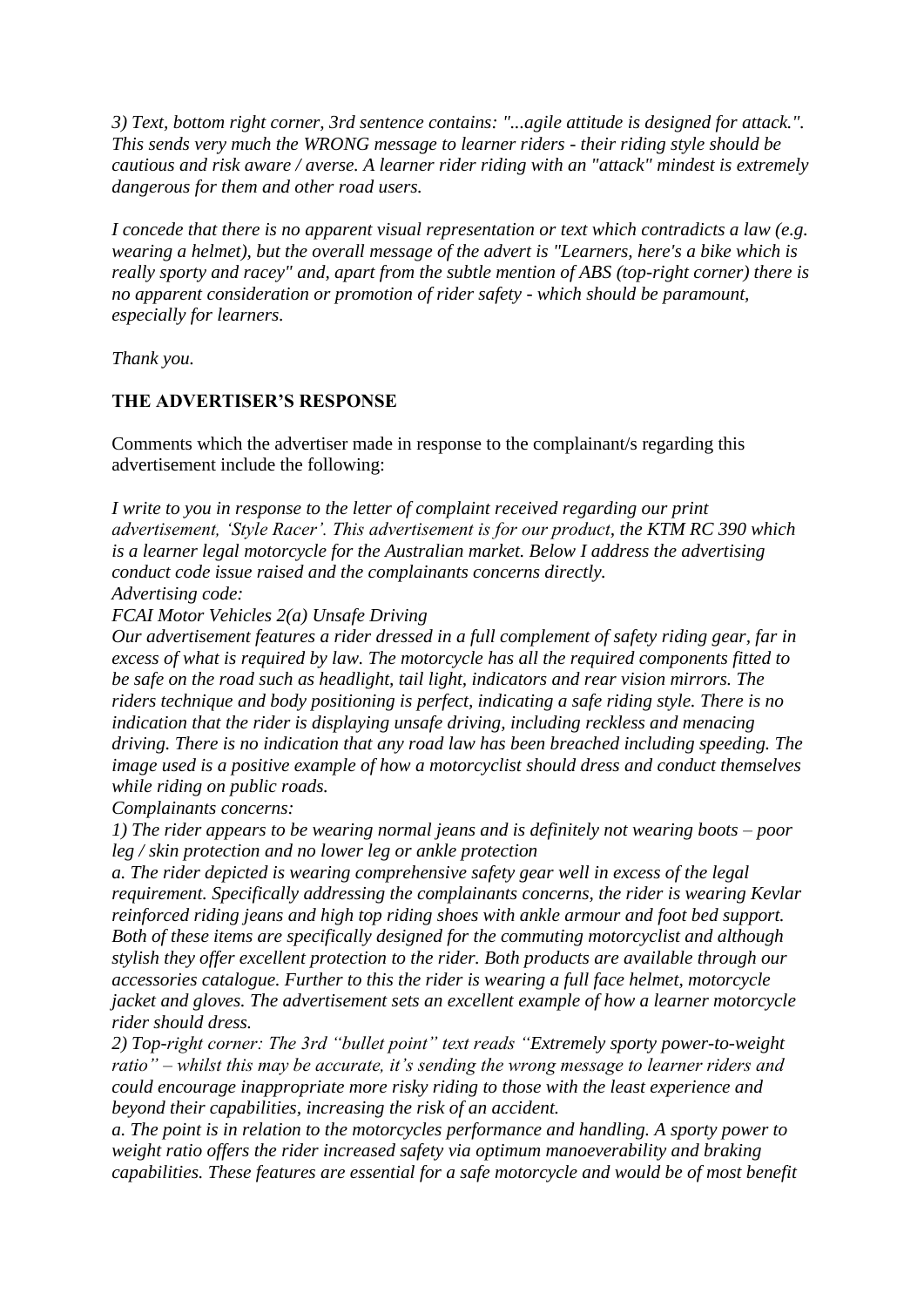*to learner riders. A motorcycle with a poor power to weight ratio can be cumbersome and unsafe. Irrespective, the point makes no suggestion towards how the motorcycle should be ridden.*

*3) Text, bottom right corner, 3rd sentence contains: "…agile attitude is designed for attack.". This sends very much the WRONG message to leaner riders – their riding style should be cautious and risk aware / averse. A leaner rider riding with an "attack" mindest is extremely dangerous for them and other road users.*

*a. The KTM RC 390 is a very low powered motorcycle which qualifies it for the Learner Approved Motorcycle Scheme (LAMS). Typically motorcycles that represent this category are very boring and basic looking. KTM have designed the RC 390 to attract new people to motorcycling by giving it race inspired looks but low power and safe features such as ABS. The terminology used by KTM in this advertisement is to represent that just because a motorcycle is learner legal, doesn't mean it can't look stylish. The terminology used at no point refers to motorcyclists and the manner in which they ride on the roads. The advertisement speaks directly about the styling of the motorcycle only.*

*I hope I've answered these complaints to the satisfaction of the ASB. If you need any clarification please contact me.*

## **THE DETERMINATION**

The Advertising Standards Board (Board) was required to determine whether the material before it was in breach of the Federal Chamber of Automotive Industries Advertising for Motor Vehicles Voluntary Code of Practice (the FCAI Code).

To come within the FCAI Code, the material being considered must be an advertisement. The FCAI Code defines an advertisement as follows: "matter which is published or broadcast in all of Australia, or in a substantial section of Australia, for payment or other valuable consideration and which draws the attention of the public, or a segment of it, to a product, service, person, organisation or line of conduct in a manner calculated to promote or oppose directly or indirectly that product, service, person, organisation or line of conduct". The Board decided that the material in question was published in all of Australia or in a

substantial section of Australia for payment or valuable consideration given that it was being made available in the Official Program 2014 Australian MotoGP.

The Board determined that the material draws the attention of the public or a segment of it to a product being a motorbike in a manner calculated to promote that product. Having concluded that the material was an advertisement as defined by the FCAI Code, the Board then needed to determine whether that advertisement was for a motor vehicle. Motor vehicle is defined in the FCAI Code as meaning: "passenger vehicle; motorcycle; light commercial vehicle and off-road vehicle".

The Board determined that motorbikes were Motor vehicles as defined in the FCAI Code. Based on the above, the Board determined that the material before it was an advertisement for a motor vehicle and therefore that the FCAI Code applied.

The Board noted the complainant's concern that the advertisement features images and wording that gives the wrong message regarding motorbike safety.

The Board then analysed specific sections of the FCAI Code and their application to the advertisement.

The Board considered clause 2(a) of the FCAI Code. Clause 2(a) requires that:

'Advertisements for motor vehicles do not portray ...unsafe driving, including reckless or menacing driving that would breach any Commonwealth law or the law of any State or Territory in the relevant jurisdiction in which the advertisement is published or broadcast dealing with road safety or traffic regulation, if such driving were to occur on a road or road